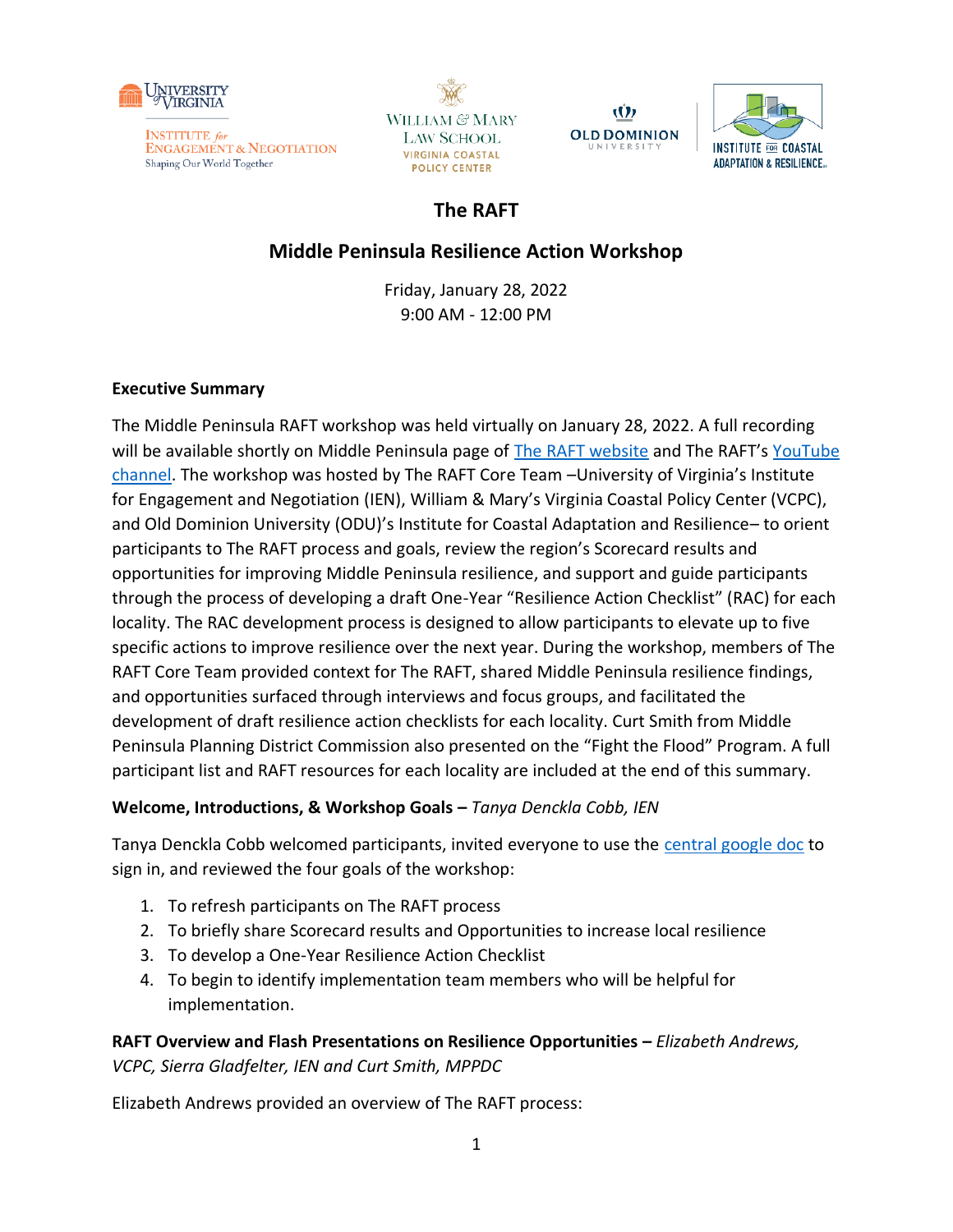







- To help Virginia's coastal localities improve resilience to flooding and other coastal storm hazards while remaining economically and socially viable.
- *The RAFT's 3 Step Process*:
	- o 1. Scorecard: Resilience Assessment, Focus Groups & Interviews
		- Scorecard assesses:
			- Policy, Leadership and Collaboration
			- Risk Assessment and Emergency Management
			- Infrastructure Resilience
			- Planning for Resilience
			- Community Engagement, Health, and Wellbeing (localities usually score the lowest in this area)
		- Cross-Locality Comparisons- available in your locality's Google Drive folder linked at the bottom of this summary [\(Cross-Locality Analysis\)](https://drive.google.com/file/d/11Lu2igCWrNbiq87Cwv2SVZF9a40Rb1s7/view?usp=sharing)
	- o 2. Resilience Action Workshop: Resilience Action Checklists (today's goal), Locality Implementation Teams
	- o 3. Implementation: Ongoing Assistance for 1 year
- *Key opportunities for improving locality leadership, policy and collaboration*:
	- o Use adaptive management to update ordinances and plans based on scientific analyses, data, emerging strategies, lessons learned
	- o Hold resiliency training for elected officials and community leaders
	- o Engage stakeholders who will need emergency response and vulnerable populations in resiliency meetings
	- o Research and consider participation in Community Rating Systems Program
- *Key opportunities for improving risk assessment and emergency management:* 
	- o Work with community groups to identify vulnerable groups who live or work in flood zones
	- o Update resident emergency plan to identify risks and needs
	- o Task staff with engaging community leaders and community organizations about emergency preparedness
	- o Provide programs for small business emergency preparation and business continuity post event
- *Key opportunities for improving infrastructure resilience:* 
	- o Increase water supply and/or stormwater infrastructure resilience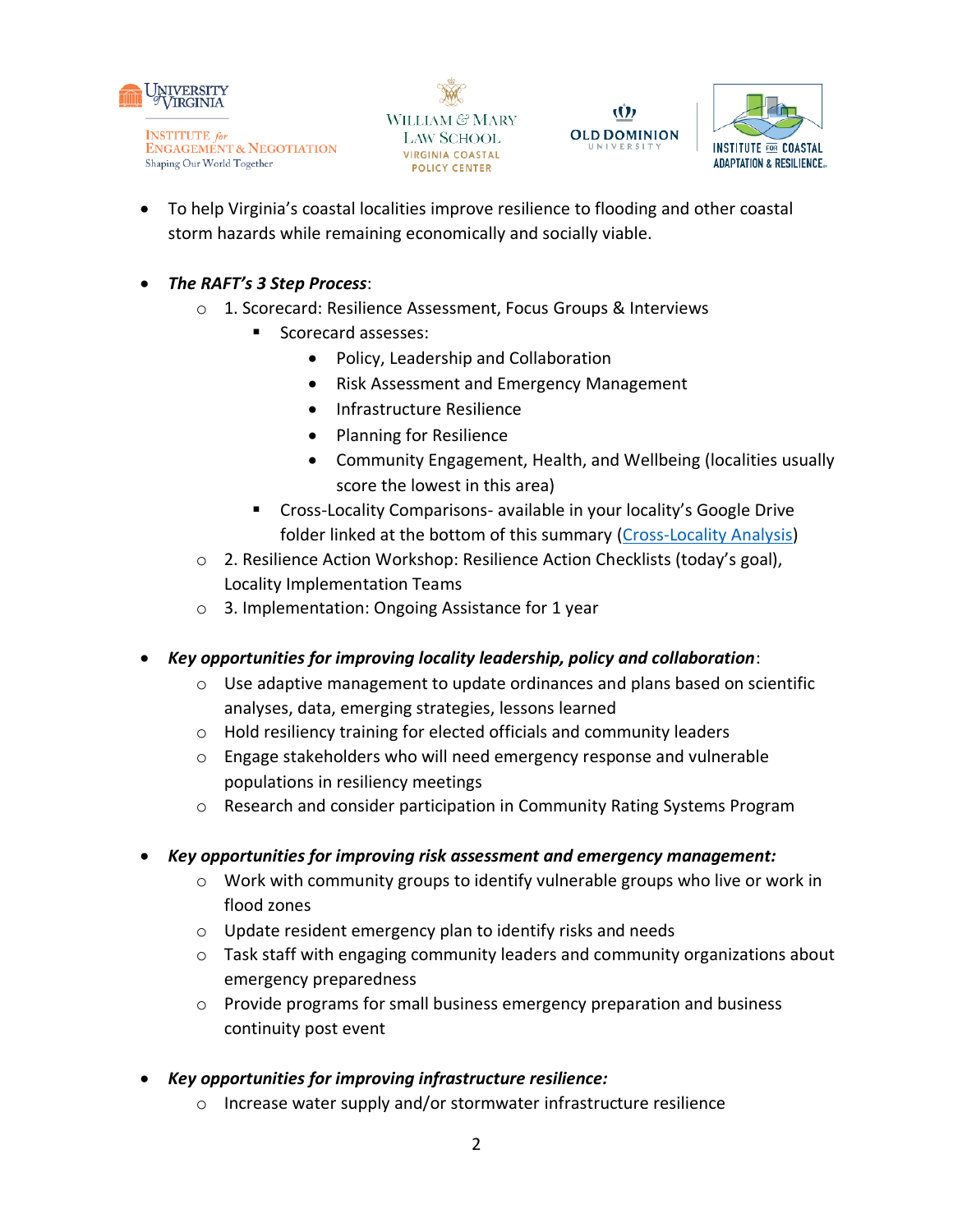







- $\circ$  Enhance communication and coordination for water and wastewater stormwater resilience
- o Provide incentives for private property activities that manage stormwater such as tax deductions or flag program
- o Work with VDOT to identify and evaluate vulnerable transportation infrastructure

## • *Key opportunities for improving planning for resiliency:*

- $\circ$  Ensure the comprehensive plan includes potential impact on critical infrastructure and services, especially regarding vulnerable populations
- $\circ$  Modify flood zones designations to include areas outside FEMA designations that are still known to flood regularly
- o Establish setbacks in flood-prone areas
- $\circ$  Hold community meetings to educate the public about the natural resource preservation plan
- *Key opportunities to improve community engagement, health and wellbeing:* 
	- o Engage the public in resilience planning
	- o Develop resident leaders and volunteers and acknowledge their work in supporting and advancing resilience
	- o Create a coastal resilience committee and assign staff roles
	- o Partner with NGOs and community groups to identify needs of and community with vulnerable populations
- *Opportunities to support historically excluded and underserved communities:* 
	- $\circ$  Sierra Gladfelter reviewed opportunities to support historically excluded and underserved (HE&U) communities that were surfaced through interviews and focus groups with 65 individuals representing 60 organizations serving the Middle Peninsula [\(Regional Resilience Opportunities\)](https://drive.google.com/file/d/12-1vwdlPkdtdr5_f0WB_V7Xj-LPuqMTa/view?usp=sharing).
	- o **General opportunities to support HE&U communities**:
		- Broadband access and computer literacy
		- Transportation
		- Affordable housing and shelters
		- Youth services and childcare
		- Access to medical care and mental health services
		- Workforce development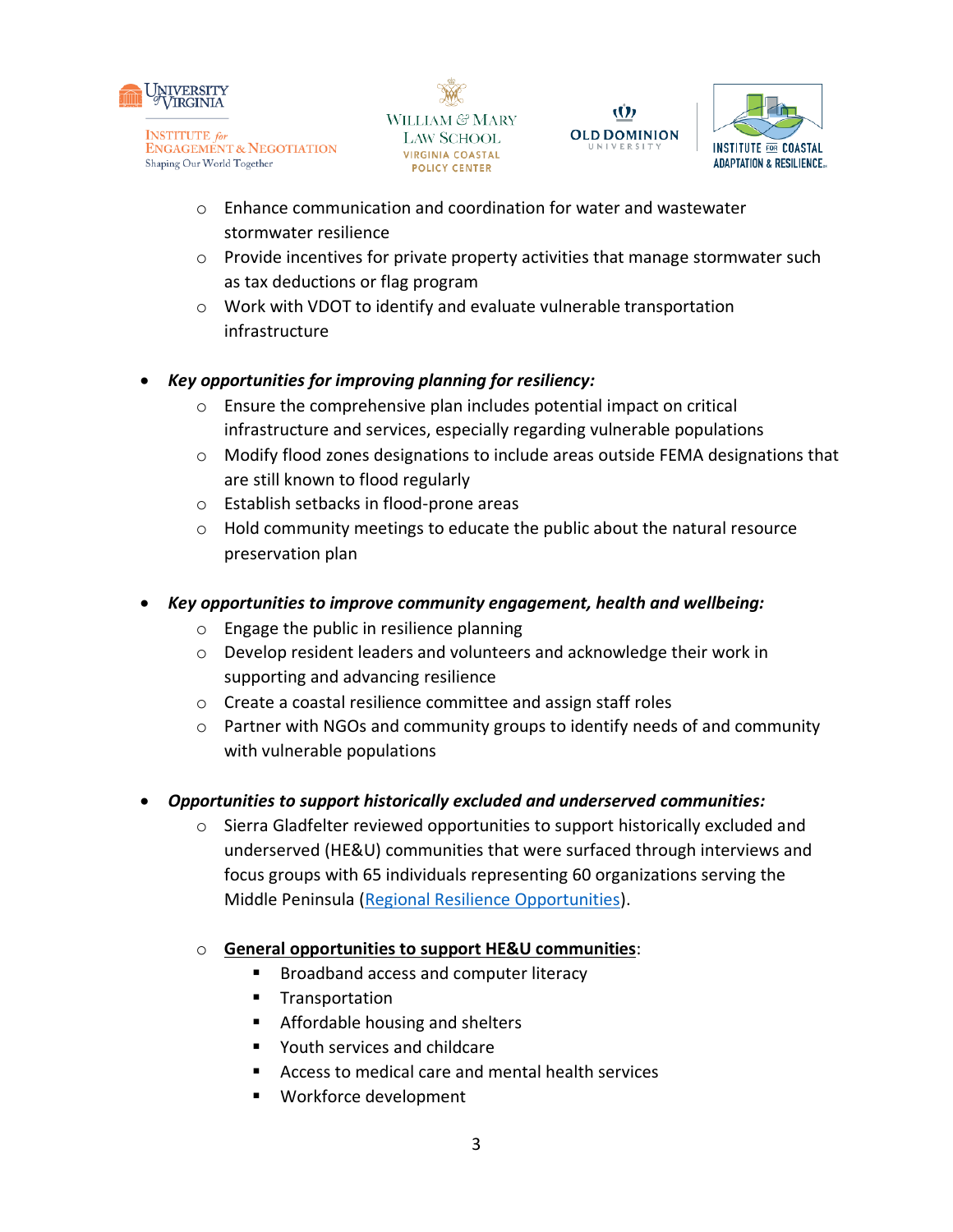







■ Relationships with local Tribes

#### o **Specific opportunities to support HE&U communities**:

- Create a shared database to identify vulnerable populations and understand needs
- Identify additional funding to expand Bay Transit services
- Improve youth services and childcare in countries where there are no YMCA's
- More translation services for ESL students and families who do not speak English
- Improve access to the internet and GED/Community College resources in temporary housing and addiction treatment facilities
- Improve dissemination of information on services and grants available to residents through DSS and/or Resource Councils
- Education about the locally history and resilience of Black residents, women, working class fisherman, and others left out of traditional narratives
- Provide more affordable housing and long-term shelters, beyond emergency sheltering
- Improve access to the waterfront and affordable housing for waterman
- Provide more support for those who cannot afford living shorelines
- Improve handicap access to community gardens and Master Naturalist programs
- Start a farmers' market with the Upper Mattaponi to provide food to King William County
- Create frameworks for transparent, cross-locality and Tribal collaboration that acknowledge limited capacities and focus on shared priorities
- Increase diverse representation in government, Boards, Councils, NGOs

#### • *Opportunities to engage the Middle Peninsula PDC's Fight the Flood Program:*

- o Curt Smith from the Middle Peninsula Planning District Commission (MPPDC) presented on opportunities through the MPPDC's [Fight the Flood Program.](https://fightthefloodva.com/)
- $\circ$  Background: Flooding and sea level rise is the greatest challenge facing our rural communities today and The Fight the Flood Program is one of the first programs of its kind to begin to address this in a sustainable and actionable way and that can address both immediate flood protection needs and long-term sea level rise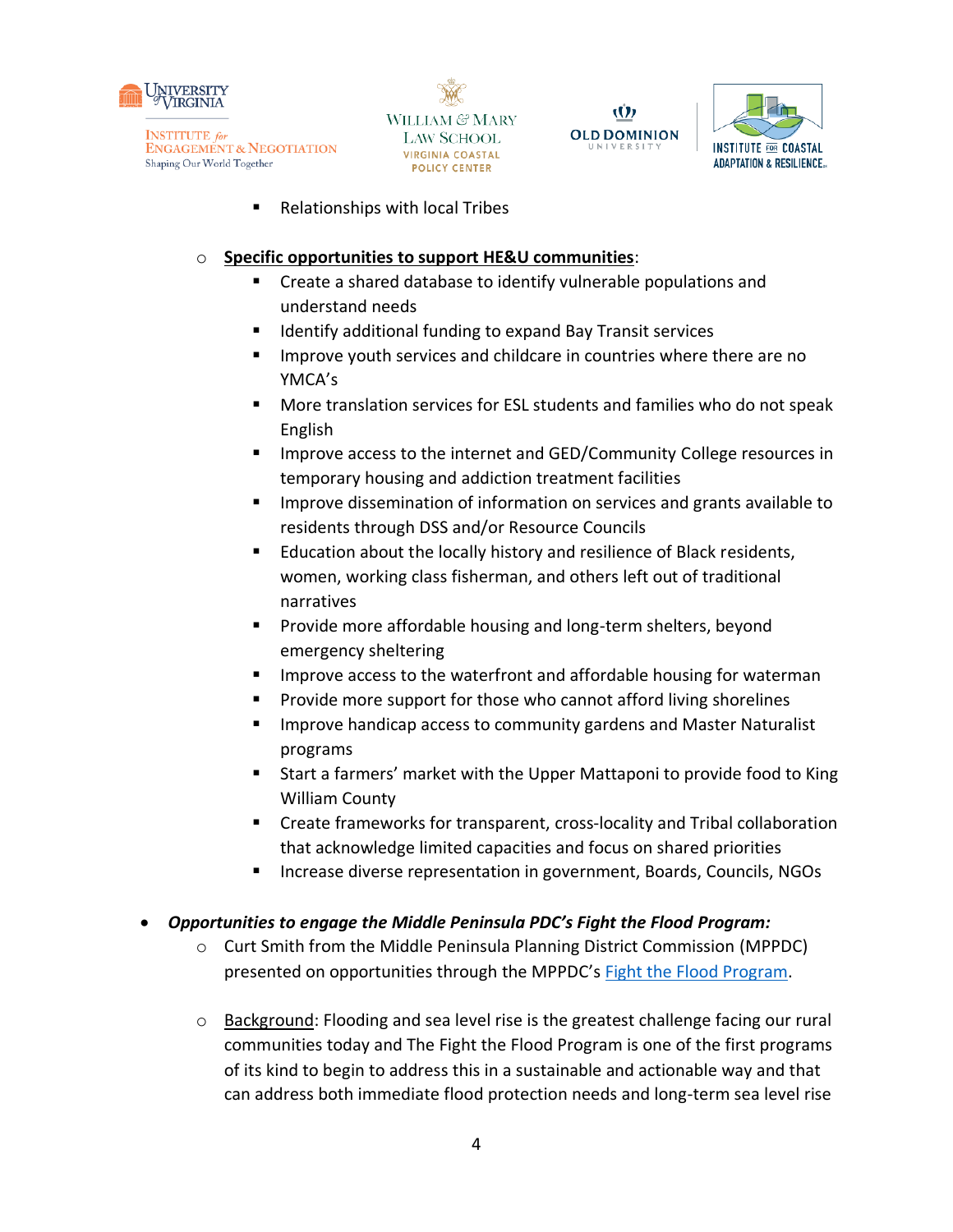







needs. The goal is to protect our tax-base, so all properties that have flooding needs are important to us. Traditional means are not working, and these changes are happening quickly.

- $\circ$  What is it? The program is a web-based program that provides tools for anyone living or working in the Middle Peninsula to address all kinds of flooding and coastal challenges. All public and private property owners can participate at no cost.
- $\circ$  How does it work? It's essentially an online marketplace, like a dating website, that connects property owners with flood-related needs to qualified companies that can address these needs using funding sources through the PDC. There is also an educational component. As either a property owner or a contractor/consultant, you log on, fill out a form based on your need(s)/services and then we review them, meet you where you are and get the project to the finish line. If you are a property owner, you can review the financial tools available, which range from loan tools to grants. The MPPDC screens grant programs and targets funds. Many of the grants are reimbursable grants, so the PDC uses their loan fund to cash-flow a lot of these projects, especially those who cannot afford them. To date, they have leveraged almost \$12 million in the Middle Peninsula to address coastal resilience. Key takeaway: we are prepared to catch whatever is thrown at us.
- o Overview of funding sources: \$3 million commonwealth loan fund; \$120,000 DE grant; \$1.5 million to support small businesses approaching resilience; \$2 million USDOT grant to culminate in a region-wide facelift of all public working waterfronts to make them more resilient; \$1.5 million for a dredging project in Mathews; \$100,000 for a Next Generation Shoreline Battle Plan; \$130,000 to design and build septic to combat flooding; \$1 million from VA Housing for affordable workforce housing for working waterman and women.
- o Contact Info: Curtis Smith, Deputy Director, MPPDC; [https://fightthefloodva.com](https://fightthefloodva.com/)
- o Q&A: Do landowners need to have a suitable credit score to receive the grant? No, there is no credit scoring involved. The only litmus test is around equity in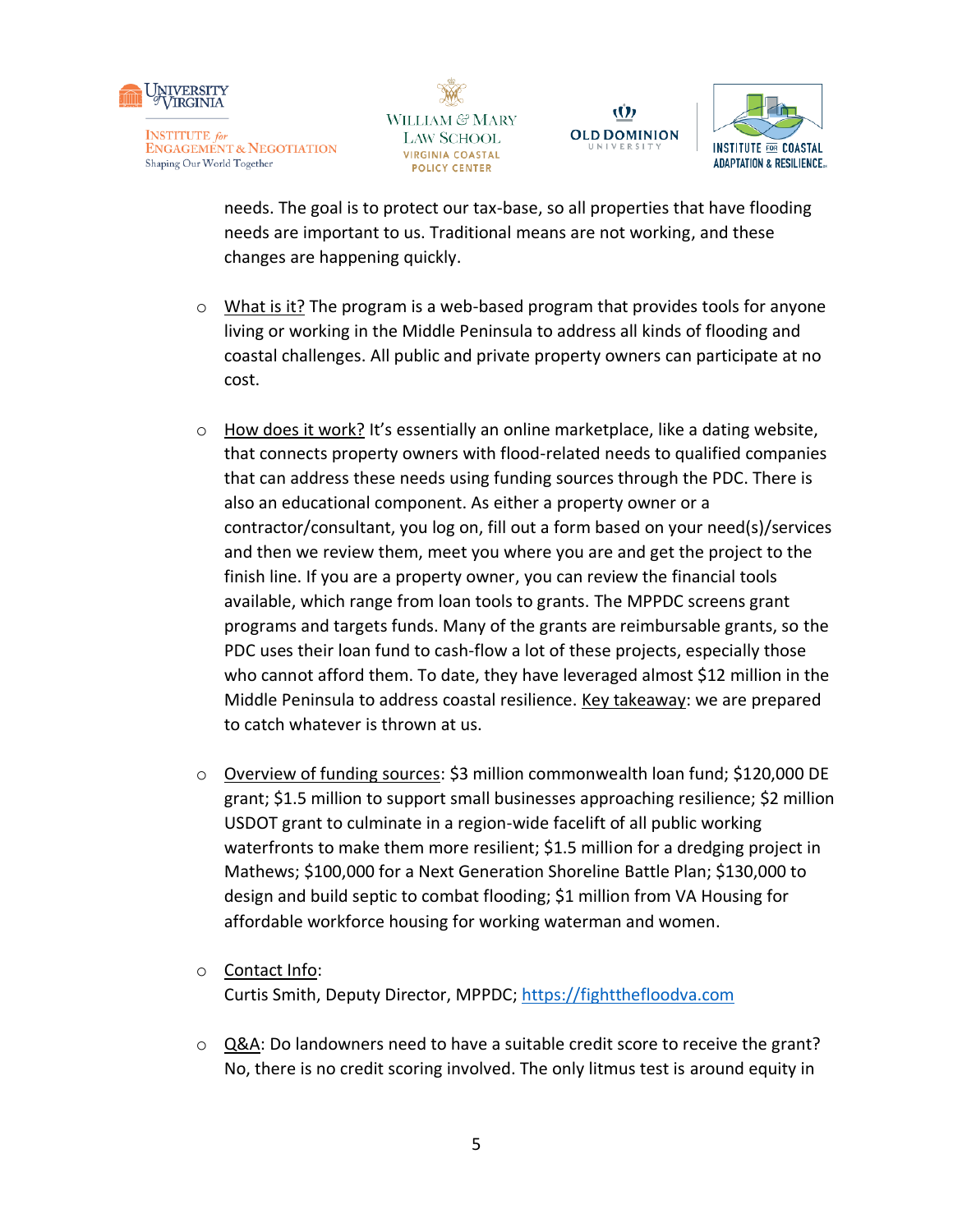







the home. The public investment is collaterized by the value of the asset that is there.

## **Developing Resilience Action Checklists –** *Wie Yusuf, ODU*

Wie Yusuf provided a brief overview of the goal for small group work in localities, sharing that each group will identify UP TO 5 top priority actions for increasing resilience for that particular locality, and that these actions will be implemented over the next year. These actions should be something that will make a difference, have a long-term impact, are NOT already being done by someone, and are doable, in that they can either be completed over the year or have significant progress made. Additionally, these priorities should be things participants are willing to work on or have a way of supporting, and that will increase the resilience for all members of the community, including those who may not be represented.

- Examples of effective resilience actions and tools The RAFT can assist with:
	- o Making connections to broader and bigger picture efforts or through policy changes
	- o Facilitating connections for expertise or resources
	- o Pursuing demonstration projects or proof of concept
	- o Obtaining support from state agencies
	- o Update comprehensive plan to specifically incorporate resilience
	- o Planning for green infrastructure through an inventory of green infrastructure possibilities
	- $\circ$  Emergency management and working with vulnerable populations (emergency risk communication planning)
	- o Assess the vulnerable communities and address their specific needs

## **Developing Your Community One-Year Resilience Action Checklist –** *Tanya Denckla Cobb, IEN*

Tanya Denckla Cobb reviewed the process of developing the community one-year resilience action checklist, sharing that each locality discussion room with have a Google Doc worksheet, facilitators, and noted that of the five action items identified one should increase the resilience for historically excluded and underserved populations in the community to increase equity and one should support the PDC's Fight the Flood Program in some way. She reminded participants that is also important to remember that these priorities can shift, continue to evolve and become more focused over the one year of implementation.

Participants were invited to join breakout rooms according to their locality.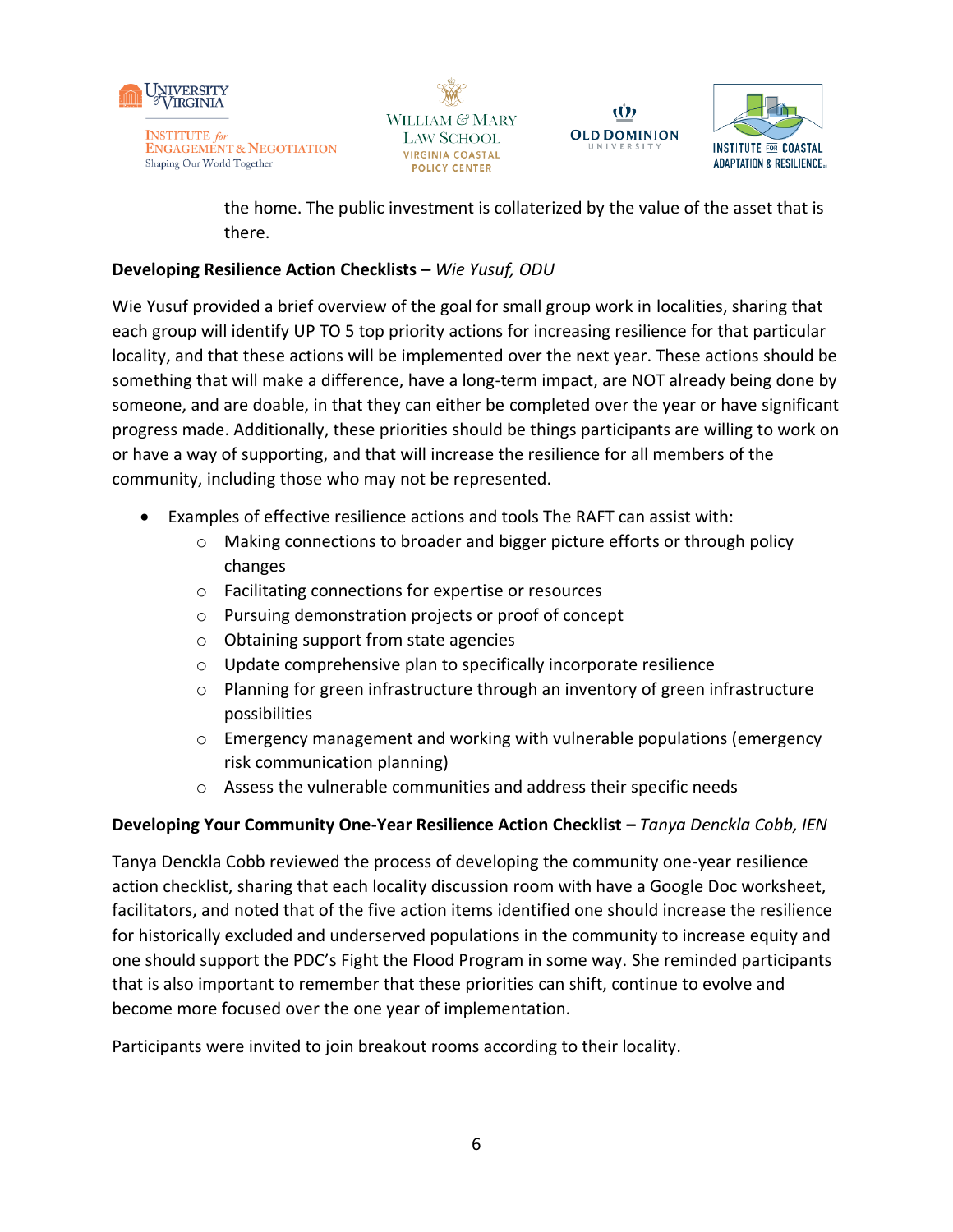

**ENGAGEMENT & NEGOTIATION** Shaping Our World Together







**Facilitated Resilience Action Checklist Brainstorming in Small Groups by Locality –** *King & Queen County (IEN), Essex County (IEN), King William County (VCPC), Middlesex County (VCPC), Mathews County (ODU), Town of West Point (ODU)* 

Participants and facilitators spent 1 hour and 15 minutes in breakout rooms brainstorming resilience actions items using locality Google Doc worksheets. Facilitators led 20 minutes of brainstorming, 20 minutes of discussing and prioritizing ideas, 20 minutes to select final priorities, and 5 minutes to reflect on implementation team/potential leads for RAC items.

## **Sharing Locality Priority Actions –** *Jessica Whitehead, ODU*

Each locality shared their top priorities in the chat and participants reflected on regional commonalities in a facilitated discussion. The following items reflect what was shared by facilitators in the chat or reported out verbally during the large group discussions. These items will be further refined and streamlined in the draft Resilience Action Checklists and during the initial implementation team meetings to guide further implementation. If you are interested in being part of the implementation process to advance these resilience priorities please contact RAFT Project Manager, Sierra Gladfelter, a[t sg6us@virginia.edu](mailto:sg6us@virginia.edu) to get connected with the appropriate Implementation Team.

## *Essex County (IEN facilitated)*

- 1. Community engaged disaster preparedness:
	- a. Education and emergency preparedness information sessions for vulnerable populations (Ex. Survivor's Day)
	- b. Identify, create, and feed projects into the MPDC "Fight the Flood" Program; Collaborate with nonprofits working with HE&U populations, think about how this program could serve non-homeowners
	- c. Leverage existing groups' capacities and networks for support in emergency preparedness and reaching a broader community
	- d. Increase awareness around available services and programs (Ex. Fight the Flood)
	- e. Training community members/volunteers in advance to crises/emergencies (church members, family assistance centers, etc.)
- 2. Affordable housing and sheltering, emergency shelter & homeless shelter in Essex Co.
- 3. Broadband access and improving access to the internet, especially for students and teachers
- 4. Increase public access to waterfront for all people in Essex Co. for recreation
- 5. Increasing access to vulnerable residents and assisting community groups before, during, after a storm (as part of long-term planning)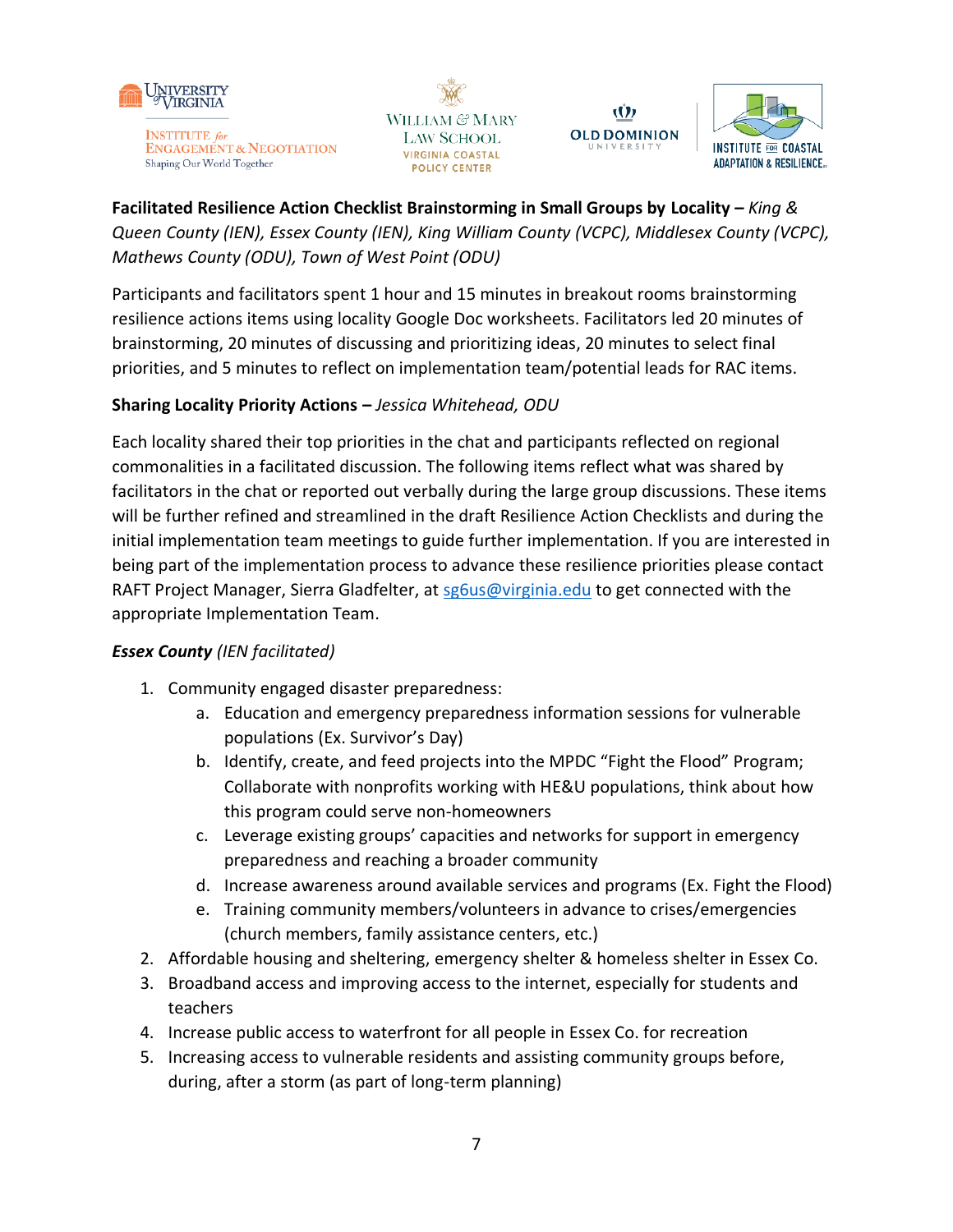







#### *King and Queen County (IEN facilitated)*

- 1. Increase education on environmental literacy and resiliency, and establish a physical connection to the watershed for People of Color and other school students
- 2. Develop a plan to provide internet access to low income and rural areas not served by fiber optic, particularly those where tribal members live and those off state routes, that have been historically underserved resulting in a population exodus
- 3. Educate Tribes about Fight the Flood Program. Some grant funding to do projects with the river (possibility of MPRA as partner)
- 4. Help educate shoreline owners & local people about Fight the Flood including via presentation or add to weekly newsletter on fight the flood to get the word out
- 5. Development of Services- King & Queen does not have a grocery store or pharmacy citizens have to travel for basic needs, develop funding in order to extend Rappahannock Tribe gardens/food sovereignty plan, Thrive VA (community action agency) that sends food to children when school is out of session, Unite Us platform hub to connect things
- 6. Create a transportation plan for bringing fresh food/medicine/etc. to people, connecting Meals on Wheels and other existing services to fresh food sources, and for getting people to/from the grocery and gardens and pharmacy

## *King William County (VCPC facilitated)*

- 1. Looking at capacity issues for addressing the needs of elderly and physically disabled residents (e.g., Meals on Wheels delivery), and developing a list for communicating with them in emergencies
- 2. Affordable housing issues, including preservation, and landlord "cultivation" re: affordable rentals where people are able to move in quickly - conducting outreach to landlords
- 3. Regional Community Workshop to include West Point & Tribal Communities, including: transportation issues such as the road into the Pamunkey Reservation; Grants/Funding; community education re: flood risks and resiliency; the FTF Program; and the services offered for shoreline property owners
- 4. Creation of an entity to engage in proactive planning for flooding, natural disaster, etc. to increase community resilience, including assisting the County with incorporating resilience into our Comp. Plan (doing comp plan review now - will be adopted by April), and working with the govts to create and maintain community orgs to assist with selfpreservation during disasters (for ex. Citizen Emergency Response Team (CERT))
- 5. Transportation issues potentially the road to the Middle Peninsula Airport and other roads that will provide challenges for access by emergency vehicles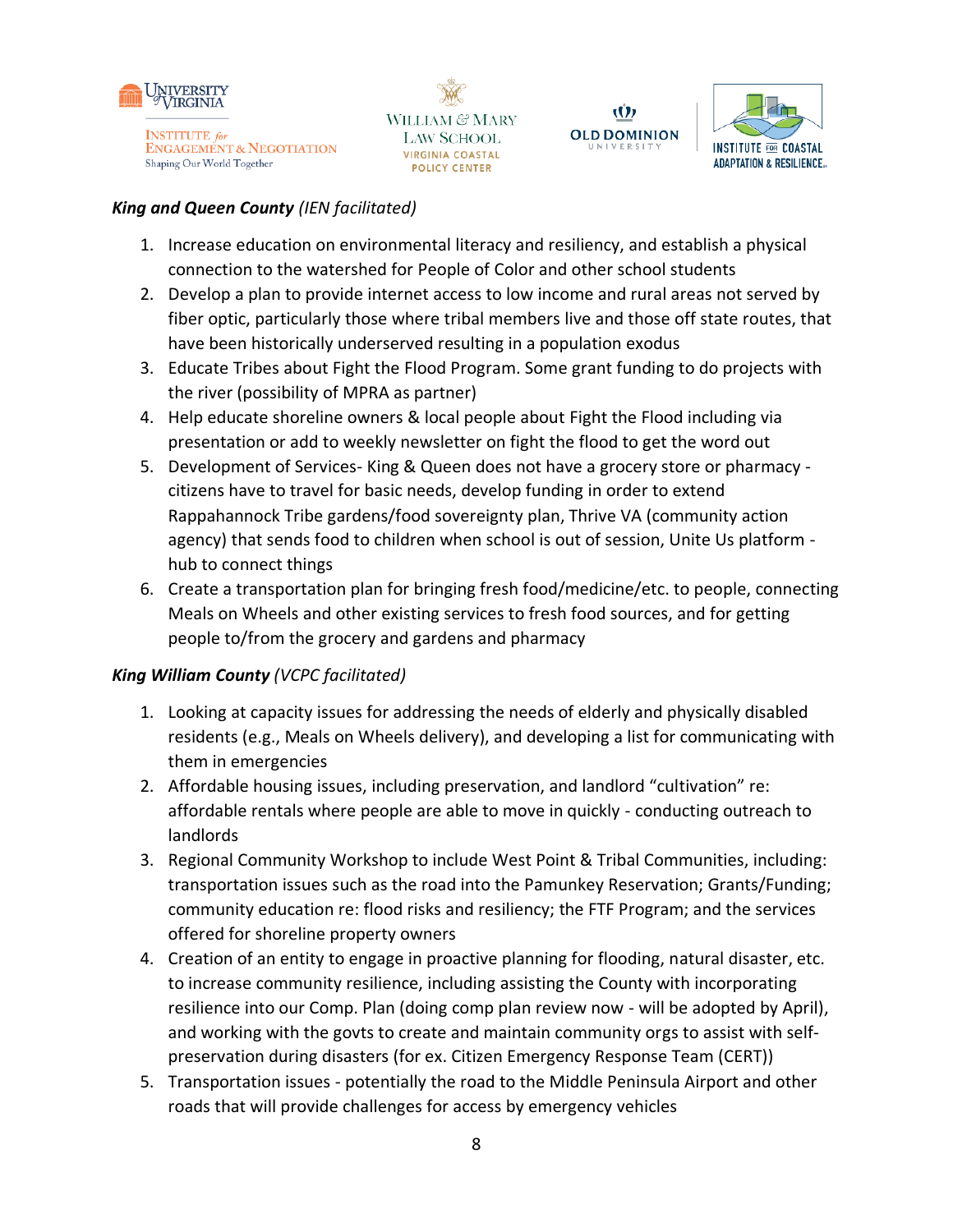







#### *Middlesex County (VCPC facilitated)*

- 1. Task force for communication
- 2. Risk assessment for mental health and substance abuse vulnerabilities
- 3. Update water supply plan to address coastal hazards and impacts on drinking water
- 4. Work with VDOT to ID and address vulnerable transportation infrastructure, 4(a) map post event recovery networks and locations, 4(b) training for post-recovery volunteers (Bay Aging, AARP?)
- 5. Multi-disciplinary issue of wastewater/septic, tapping realtors as a resource for mapping septic system, working with DCR/VDH/DEQ to understand septic jurisdiction issues, water quality issues, ID contractors that service Middlesex County and give that to comms team.

## *Mathews County (ODU facilitated)*

- 1. Extend outreach of assistance and grants and other info to non-traditional venues (e.g. more accessible, less formal venues) and to reach a wider audience. Expand info accessibility and distribution of information. Use a wide range of trusted messengers (including residents) to deliver info.
- 2. Identify private septic systems and water well owners subject to likely sea level rise hazards within x years; communicate. Programs that support senior homeowners with septic systems i.e., clean-out and home back-ups. VDH has access to funds to direct-pay contractors for septic and well repairs for owners at or less than 200% federal poverty guidelines.
- 3. Develop plan for preserving/prioritizing Water access and dockage to support working waterfront (specifically Watermen). Secure, retrofit, rebuild, update public access areas.
- 4. For each property owner, conduct on-site field investigation and analysis of shoreline erosion concerns and resiliency, and issue written advisory reports with recommended solutions and connections to available financial incentive programs. (Can be targeted at HE&U communities)
- 5. Supporting businesses and help them become more resilient businesses along the water, affordable housing for workforce, affordability of entry into industry, developing land.

## *Town of West Point (ODU facilitated)*

- 1. Participation and recruitment events to identify needs of vulnerable populations. Hold a Fight the Flood event to share information and identify potential properties
- 2. Holistic resilience plan for West Point (breakwaters, levees, recreation along them). Identify critical infrastructure weaknesses and address how to fix them. Lower Kirby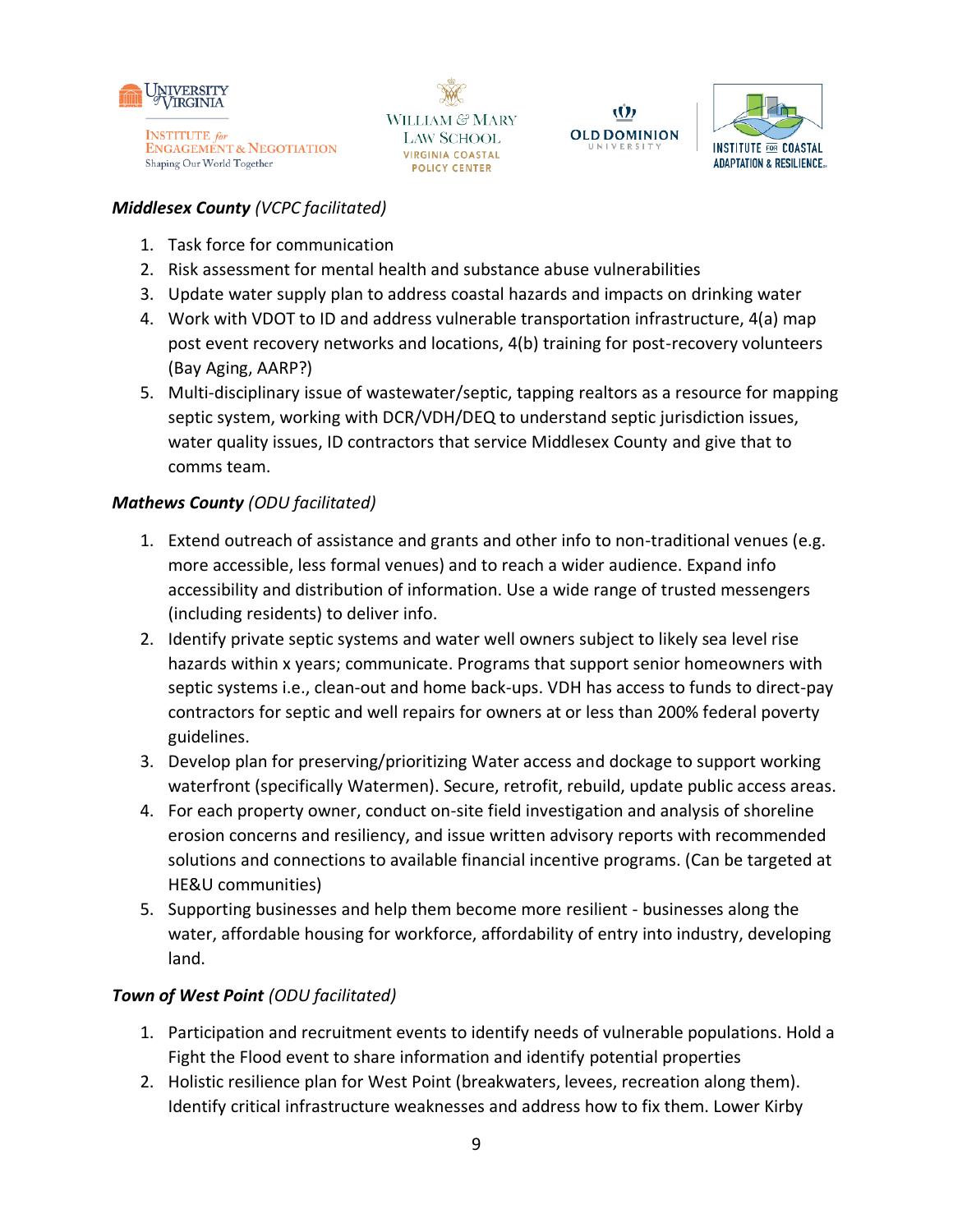







Street Corridor resilience design plan! Find out if paper mill has a disaster response plan!

- 3. Work with resiliency-focused community groups and collaborate.
- 4. Hold a RAFT-Town-PDC event focused on infrastructure options and design opportunities

Comments and Discussion:

- Jessica Whitehead: There are regional opportunities, so let's think about working together, specifically West Point and King William, maybe partnering with Red Cross.
- Elizabeth Andrews: A regional conversation around transportation would be useful.
- Sierra Gladfelter: It seems like food access is also an area that could benefit from a regional conversation.
- Wie Yusuf: A wider assessment of vulnerability could be useful region-wide, including areas of vulnerable septic systems.
- Bryan Hoffmann: The Rappahannock River Roundtable is working across the region to plan a variety of landowner education workshops to deliver information about technical service providers and cost-share programs available for environmental programs. They can work with The RAFT to identify priority areas and topics to include in this series. <https://rappahannockroundtable.org/grant-funding/>
- Circe Gonzalez: The neighboring York River and Small Coastal Basin Roundtable also provides a forum for similar information exchange in this geography: <https://www.vims.edu/cbnerr/roundtable/index.php>
- MPRA might be a good vehicle to do a similar workshop in The York watershed.

## **Preview of Implementation Phase and Teams –** *Gray Montrose, VCPC*

Gray Montrose provided an overview of how implementation will work:

- Each priority action will have one or two people serving as "Team Leads" for the effort, with other people recruited to support the "Team" effort.
- Teams can involve community members, as broad participation is encouraged (Locality staff, state agencies, community organizations, nonprofits, businesses, etc.)
- Monthly or bimonthly calls, as needed, for Team Leads and any who want to join for networking purposes, facilitated by RAFT Core Team members
- Each Implementation meetings will focus on individual checklist items and rotate topics as needed with brief updates on other items.
- Will use Google drive/docs to track what is happening between meetings.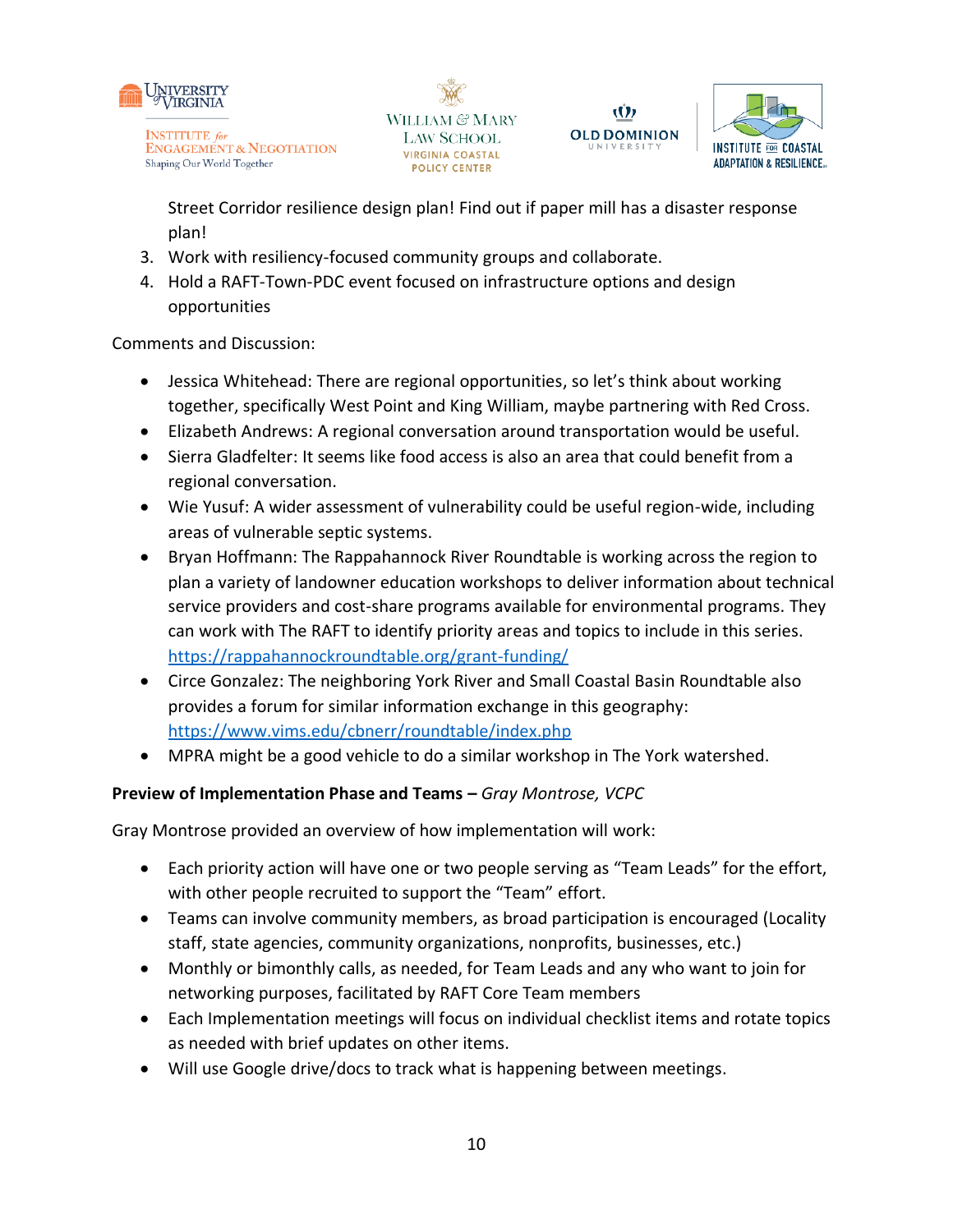







- Bi-weekly check-ins with Team Leads and members via email or MS Teams channel (to be determined at first implementation meeting).
- RAFT Core Team will support each priority action in different ways, depending on the skills and support needed.

If you are interested in being part of the implementation process to advance the resilience priorities outlined above please contact RAFT Project Manager, Sierra Gladfelter, at [sg6us@virginia.edu](mailto:sg6us@virginia.edu) to get connected with the appropriate Locality Implementation Team.

## **Next Steps and Evaluation –** *Wie Yusuf, ODU*

Wie Yusuf reviewed the next steps and a tentative timeline, sharing that Draft Action Checklists will be distributed either the  $2^{nd}$  or  $3^{rd}$  week of February and then the first organizational kickoff meetings with RAFT liaisons and all who want to work on one or more of the locality's action items will begin either the  $4<sup>th</sup>$  week of February or the  $1<sup>st</sup>$  week of March. Wie thanked everyone, the MPPDC, funders, and all participants, and shared a link to an [evaluation](https://docs.google.com/forms/d/e/1FAIpQLSfS1A1CFdw-nyGwaX8MAekIxFzv0_CEa6bEwyTCitmuiBkazQ/viewform) in the chat for participants to provide feedback on the workshop.

## **Group Photo & Adjourn**

The IEN facilitation team took screenshots of everyone on Zoom and the workshop was adjourned.

#### **Links to Locality Google Drive Folders and Resources:**

- **Regional Resilience Opportunities:**
	- o [Regional Resilience Opportunities Identified by Community Leaders](https://drive.google.com/file/d/12-1vwdlPkdtdr5_f0WB_V7Xj-LPuqMTa/view?usp=sharing)
	- o [Cross-Locality Scorecard Analysis](https://drive.google.com/file/d/11Lu2igCWrNbiq87Cwv2SVZF9a40Rb1s7/view?usp=sharing)
- **Locality Google Drive folders:**
	- o [Essex County](https://drive.google.com/drive/folders/16t-37ZWHYjKWdjTtURb35zGVxG0NjcTG?usp=sharing)
	- o [King & Queen County](https://drive.google.com/drive/folders/1Ep8NagC5U45hrF5qgo8WmzUwPH0ryWPc?usp=sharing)
	- o [King William County](https://drive.google.com/drive/folders/11li5hKDN0hpmm59IIlrclNaaTt8ZkIC2?usp=sharing)
	- o [Middlesex County](https://drive.google.com/drive/folders/1ifX3pjQ-R4Jaj5Wuv0u1qKLK5Cj55WnC?usp=sharing)
	- o [Mathews County](https://drive.google.com/drive/folders/11rjpBm4eLu5MlzITyRBwX1Oa6larIsxd?usp=sharing)
	- o [West Point](https://drive.google.com/drive/folders/1UegM0biuoCCP50UTmBAZIN8EZOykpY9o?usp=sharing)

#### • **Locality RAFT Scorecards:**

- o [Essex County](https://raft.ien.virginia.edu/system/files/Essex%20Scorecard.pdf) Scorecard
- o [King & Queen County Scorecard](https://raft.ien.virginia.edu/system/files/King_Queen_Scorecard_2.pdf)
- o [King William County Scorecard](https://raft.ien.virginia.edu/system/files/King%20William%20Scorecard.pdf)
- o [Middlesex County Scorecard](https://raft.ien.virginia.edu/system/files/Middlesex%20Scorecard.pdf)
- o [Mathews County Scorecard](https://raft.ien.virginia.edu/system/files/Mathews%20Scorecard.pdf)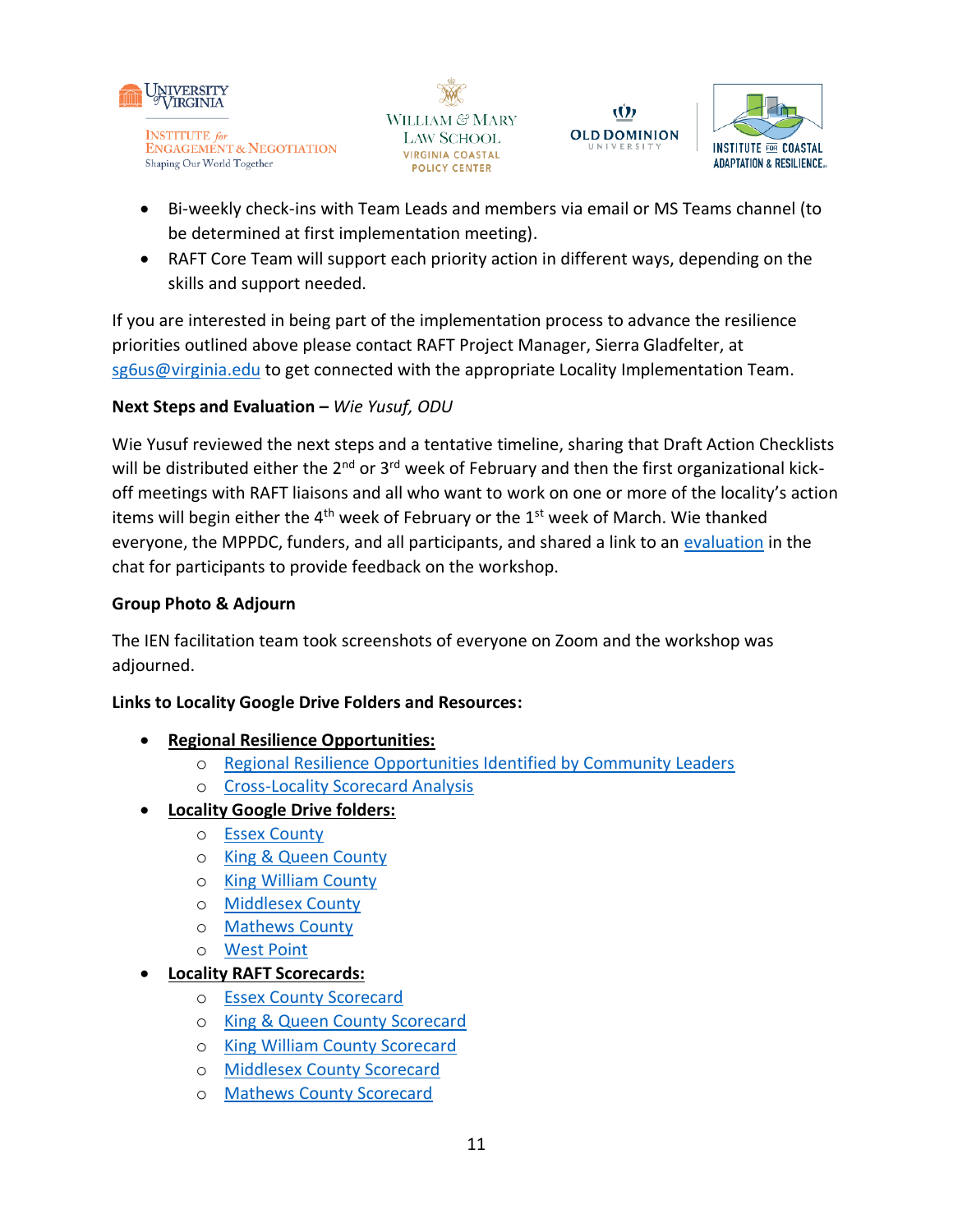

WILLIAM & MARY **LAW SCHOOL** VIRGINIA COASTAL **POLICY CENTER** 

Ŵ **OLD DOMINION** 



- o [West Point Scorecard](https://raft.ien.virginia.edu/system/files/West%20Point%20Scorecard.pdf)
- **Locality Scorecard Opportunity Lists:**
	- o [Essex County Opportunity List](https://raft.ien.virginia.edu/system/files/ESSEX%20Opportunity%20List.pdf)
	- o [King & Queen County Opportunity List](https://raft.ien.virginia.edu/system/files/KING%20AND%20QUEEN%20Opportunity%20List.pdf)
	- o [King William County Opportunity List](https://raft.ien.virginia.edu/system/files/KING%20WILLIAM%20Opportunity%20List.pdf)
	- o [Middlesex County Opportunity List](https://raft.ien.virginia.edu/system/files/MIDDLESEX%20Opportunity%20List.pdf)
	- o [Mathews County Opportunity List](https://raft.ien.virginia.edu/system/files/MATHEWS%20Opportunity%20List.pdf)
	- o [West Point Opportunity List](https://raft.ien.virginia.edu/system/files/WEST%20POINT%20Opportunity%20List.pdf)

#### **Meeting Attendees**

- **1. Aaron Wendt,** Virginia Department of Conservation and Recreation Shoreline Erosion Advisory Service
- **2. Austin Dozier,** Bay Aging Car Coordinator
- **3. Barbara Brehon**, Southside Rappahannock Baptists Association
- **4. Brittany Lawson**, King and Queen Department of Social Services Program Coordinator and Chair of the King and Queen Resource Council
- **5. Bruce DeSimone,** Middlesex Citizen
- **6. Bryan Hoffman**, Coordinator of the Rappahannock River Roundtable and Deputy Director of Friends of the Rappahannock
- **7. Carrie Dos Santos**, Middlesex County Public Library
- **8. Chad Lewis**, The Haven Shelter and Services, Inc. Community Resilience Coordinator
- **9. Christina Ruszczyk-Murray**, VA Cooperative Extension
- **10. Circe Gonzalez**, Gloucester Coastal Training Program Coordinator with CBNERR-VA
- **11. Crystal Booker,** Bacon Street Youth and Family Services
- **12. Curt Smith,** MPPDC
- **34. Laura Hahn,** Upper Mattaponi Indian Tribe Emergency Management Coordinator
- **35. Lauren Ginder,** Gloucester County Community Engagement Coordinator
- **36. Leigh Mitchell,** Environmental and Cultural Protection Director, Upper Mattaponi Indian Tribe
- **37. Leonard Edloe,** New Hope Fellowship Pastor
- **38. Lisa Deaton,** VA Department of Forestry
- **39. Lisa Laurier,** VDH Three Rivers Health District Population Health Coordinator
- **40. Liz (Elizabeth) Bartol**, King William County EMS Assistant Emergency Manager
- **41. Luann Johnson,** Middlesex Master **Naturalists**
- **42. Madeleine Jepsen,** Virginia Sea Grant Staff Writer
- **43. Mark Walker,** Jessie Ball duPont Fund Senior Program Officer
- **44. Matt Dalon,** VA Department of Conservation and Recreation Coastal Resilience Master Plan Program Manager
- **45. Max Klein,** William & Mary Student
- **46. Michael Lombardo,** Essex County Administrator
- **47. Michael Norvell,** Bay Transit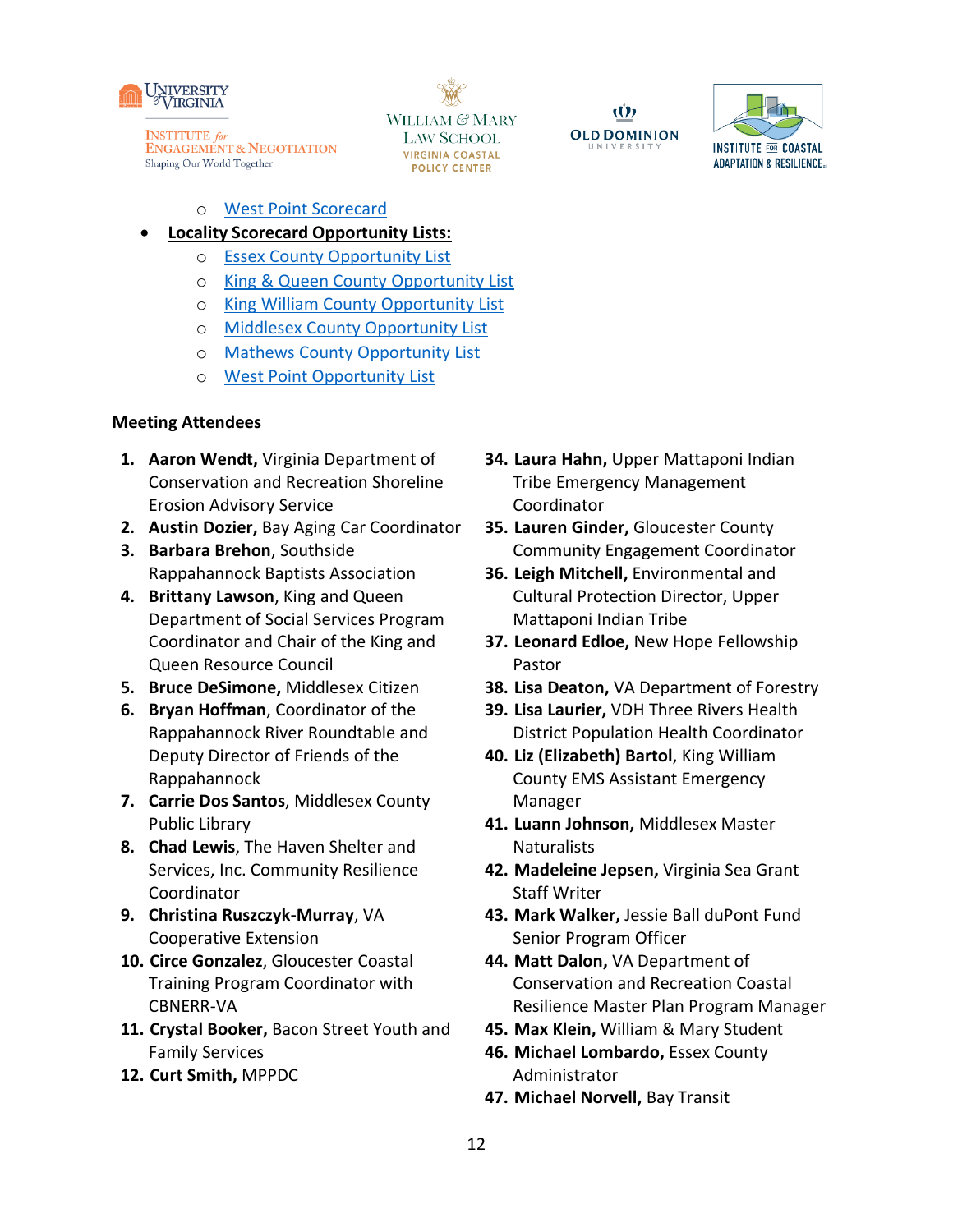







- **13. Daniel Knott,** VA Waterman's Association and Knott Alone-Hold Fast, Inc.
- **14. Darlene Watson**, Bay Aging Housing Department
- **15. Dave McGee**, American Red Cross
- **16. David Fridley,** Virginia Department of **Health**
- **17. Debbie Messmer,** Virginia Department of Emergency Manager Hazard Mitigation Grants Manager
- **18. Elizabeth Bartol,** Assistant Emergency Manager for King William
- **19. Glenn Sturm,** Virginia Cooperative Extension
- **20. Grace Holmes,** Department of Environmental Quality
- **21. Holly Mcgowan,** Director of Planning, Town of West Point
- **22. Hunter LeClair,** Bay Aging Program Manager, Chair of the Gloucester Resource Council, and Admin for the Northern Neck Middle Peninsula Housing Coalition
- **23. Jaime Stoops,** Pamunkey Regional Library System Deputy Director
- **24. Jane Cutler,** River Counties Community Foundation
- **25. Jay Grebe Yeatts,** Rappahannock Tribe
- **26. Jennifer Sagan,** Restoration Technician at Friends of the Rappahannock
- **27. Jessica Brady,** William & Mary Student
- **28. Jessica Gardner,** Bay Aging Options Counselor
- **29. Jimmy Brann,** Middlesex Chief of Emergency Services
- **30. John Edwards**, Town Manager
- **31. Karen Duhring,** Virginia Institute of Marine Sciences & Middle Peninsula Master Naturalists
- **32. Katherine Newman,** Bay Transit
- **48. MK Barker,** William & Mary Student
- **49. Nancy Welch,** Mathews County Public School Division Superintendent
- **50. Pat Duttry,** Virginia Department of Health
- **51. Rebecca Morgan,** Middlesex Department of Social Services
- **52. Renee Hoyos,** Department of Environmental Quality Environmental Justice Director
- **53. Samuel Markwith,** Tidewater Soil and Water Conservation District Conservation/Education Specialist
- **54. Sarah Kennedy,** Bay Aging Options Counselor
- **55. Sarah Nuss,** Chesapeake Bay National Estuarine Research Reserve at VIMS Education Coordinator
- **56. Shaleigh Howells,** Pamunkey Indian Tribe Cultural Resource Director and Museum Director
- **57. Sherri Lafoon,** Virginia Department of Emergency Management
- **58. Sherry Graham**, King William County Director of Planning
- **59. Stacy Reaves,** King William County Fire and EMS Fire Chief
- **60. Stephanie Brown,** VA Department for Aging and Rehabilitative Services
- **61. Stephen Moore,** American Red Cross
- **62. Steve Hudgins,** King William County Deputy County Administrator
- **63. Steven Nelson,** Rappahannock Tribe Director of Emergency Management
- **64. Susan Walton,** Middle Peninsula Master Naturalists and Virginia Museum of Natural History
- **65. Tom Shepley,** Pamunkey Regional Library
- **66. Warren Coburn,** VA Department of Forestry